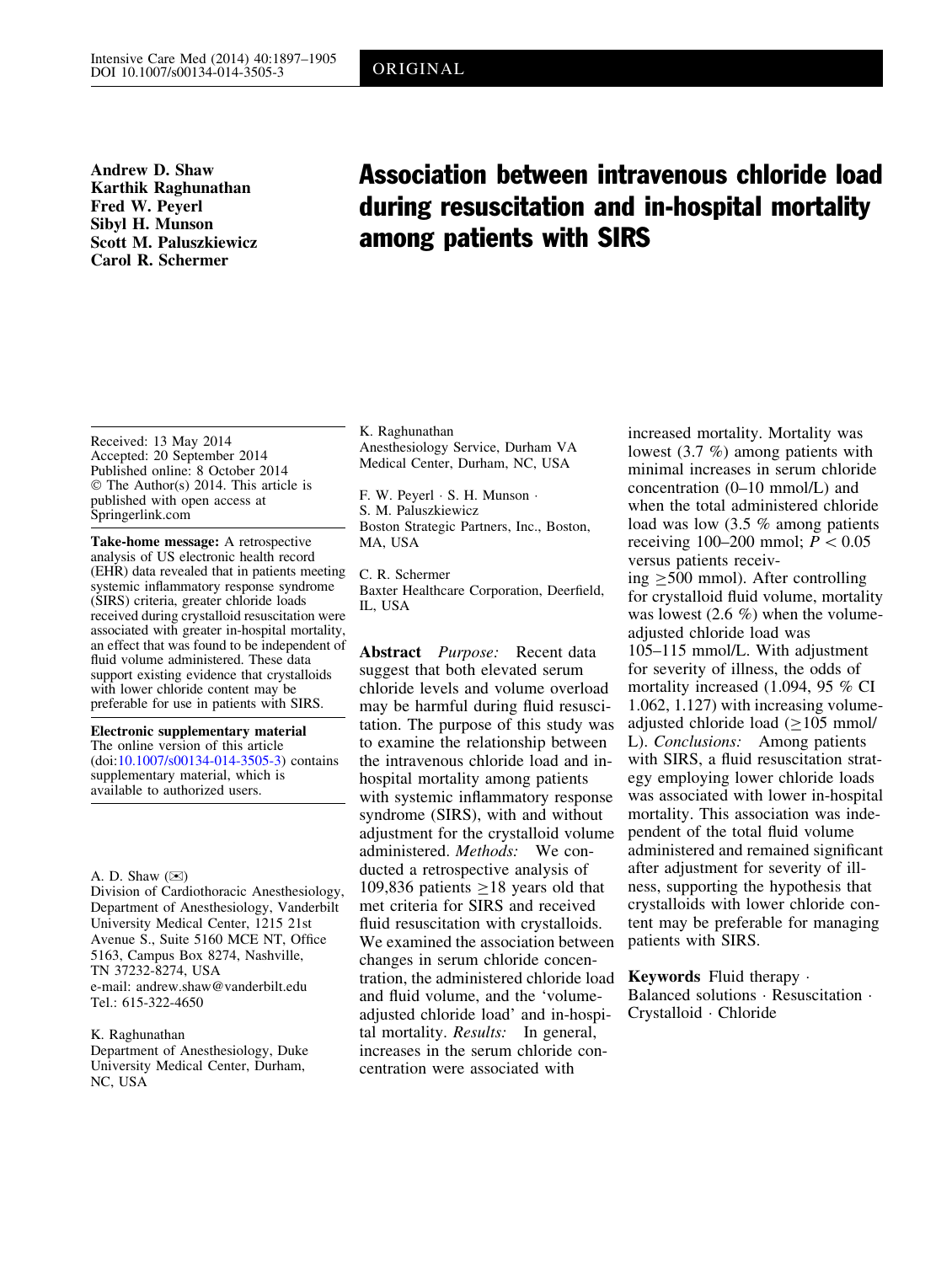## Introduction

Large volumes of intravenous (IV) crystalloids are frequently given for the purpose of resuscitating critically ill or postoperative patients [[1](#page-7-0)]. While there is general agreement regarding the benefits of fluid resuscitation, there is significant variation in the type and amount of fluid used, and the debate regarding the ideal resuscitation fluid is ongoing [\[2\]](#page-7-0). Crystalloids most commonly used for resuscitation are 0.9 % ''normal'' saline, which contains supra-physiologic levels of sodium and chloride (154 mmol/L), and ''balanced'' crystalloids such as Ringer's lactate, Hartmann's, Ringer's acetate or Plasma-Lyte<sup>®</sup> (Baxter Healthcare, Deerfield, IL, USA), which typically have more physiological electrolyte concentrations (98–112 mmol/L chloride; 130–140 mmol/L sodium) [[1](#page-7-0)].

Recent guidelines recommend the use of balanced crystalloids for fluid resuscitation; however, these guidelines have been scrutinized because of a lack of supportive evidence from prospective randomized trials [\[3](#page-7-0), [4\]](#page-7-0). When compared to balanced crystalloids, 0.9 % saline has been extensively studied in large randomized trials in critically ill patients and remains widely used [[5](#page-7-0)– [7\]](#page-7-0). Infusion of 0.9 % saline induces hyperchloraemia and metabolic acidosis in healthy individuals and surgical patients [[8–13\]](#page-7-0). Similarly, resuscitation of critically ill patients with crystalloids containing supra-physiologic chloride concentrations has been associated with higher rates of hyperchloraemia, metabolic acidosis and clinical complications versus resuscitation with balanced crystalloids [[14](#page-7-0)[–19\]](#page-8-0).

Recent studies indicate that elevated serum chloride is associated with serious clinical consequences in certain inpatient populations. Hyperchloraemia has been shown to be independently associated with increased mortality in intensive care unit (ICU) and postsurgical patients, and the amount of chloride received via IV infusion has been identified as an important and potentially modifiable cause of hyperchloraemic acidosis [\[20,](#page-8-0) [21\]](#page-8-0). Fluid choice may therefore impact outcomes in patients requiring infusion of large IV fluid volumes.

While studies have examined mortality in patients receiving crystalloids with different chloride concentrations [[11](#page-7-0), [16](#page-7-0), [22–25](#page-8-0)], the relative contributions of chloride load and fluid volume to mortality risk remain unclear. The current study examined data from a large US electronic health record (EHR) database. We investigated the association between chloride load and in-hospital mortality among patients meeting systemic inflammatory response syndrome (SIRS) criteria who received IV crystalloids, with and without adjustment for the total fluid volume administered. SIRS patients represent an important population, given that they are frequently administered large volumes of chloride-containing fluids, dataset represents individual patients.

as well as the known associations between hyperchloraemia and adverse outcomes in surgical and critically ill patients.

# Methods

#### Design and patients

This study retrospectively analysed prospectively collected US inpatient data between 1 January 2009 and 31 March 2013, sourced from the HealthFacts<sup>®</sup> (Cerner Corp., Kansas City, MO) EHR database and was approved by the Duke University IRB. Inclusion criteria (Supplementary Fig. 1) were prospectively defined to identify hypovolaemic patients requiring fluid resuscitation, and included age  $\geq$ 18 years; presence of SIRS criteria (tachycardia [HR  $> 90$  bpm] plus any of the following: (1) temperature > 38 or < 36 °C; (2) > 20 breaths/ min or PaCO<sub>2</sub>  $\leq$  32 mmHg; (3) leukocytes  $\geq$ 12,000 or  $\leq$ 4,000 cells/mm<sup>3</sup>); receipt of >500 mL crystalloid resuscitation solution within 2 days of SIRS qualification  $(\geq 2$  administrations  $>250$  mL); and hospitalization  $\geq$ 24 h. Tachycardia was required for inclusion because it is readily captured in the database and can be used as a clinical marker for hypovolaemia [\[26\]](#page-8-0). Crystalloid resuscitation solutions included 0.9 % saline, Ringer's lactate and other balanced crystalloids. Dextrose-containing solutions (e.g. 5 % dextrose in water) were also included in total fluid volume, but were considered maintenance fluids and did not count toward resuscitation volume inclusion requirements. Patients receiving any fluid containing hydroxyl-ethyl starch or albumin, plasma protein fraction (PPF), hypertonic saline or 0.45 % saline, or receiving  $>1$  L total fluid on the day preceding SIRS qualification were excluded. Gelatins (Gelofusine®, Haemaccel<sup>®</sup>) are unavailable in the USA, and were not specified as exclusion criteria. Patients undergoing cardiac procedures (Supplementary Table 1) were excluded, as were patients with end-stage renal disease (ESRD; ICD-9 585.6), since large-volume resuscitation is infrequently used for patients with ESRD.

#### Data source

HealthFacts® is a de-identified, Health Insurance Portability and Accountability Act (HIPAA)-compliant, US EHR database covering 486 clinical facilities and hospital systems. The study dataset was extracted from the database such that duplicates and entries with missing/ incomplete data were removed. Care was taken to avoid multiple counts of patient encounters, such that the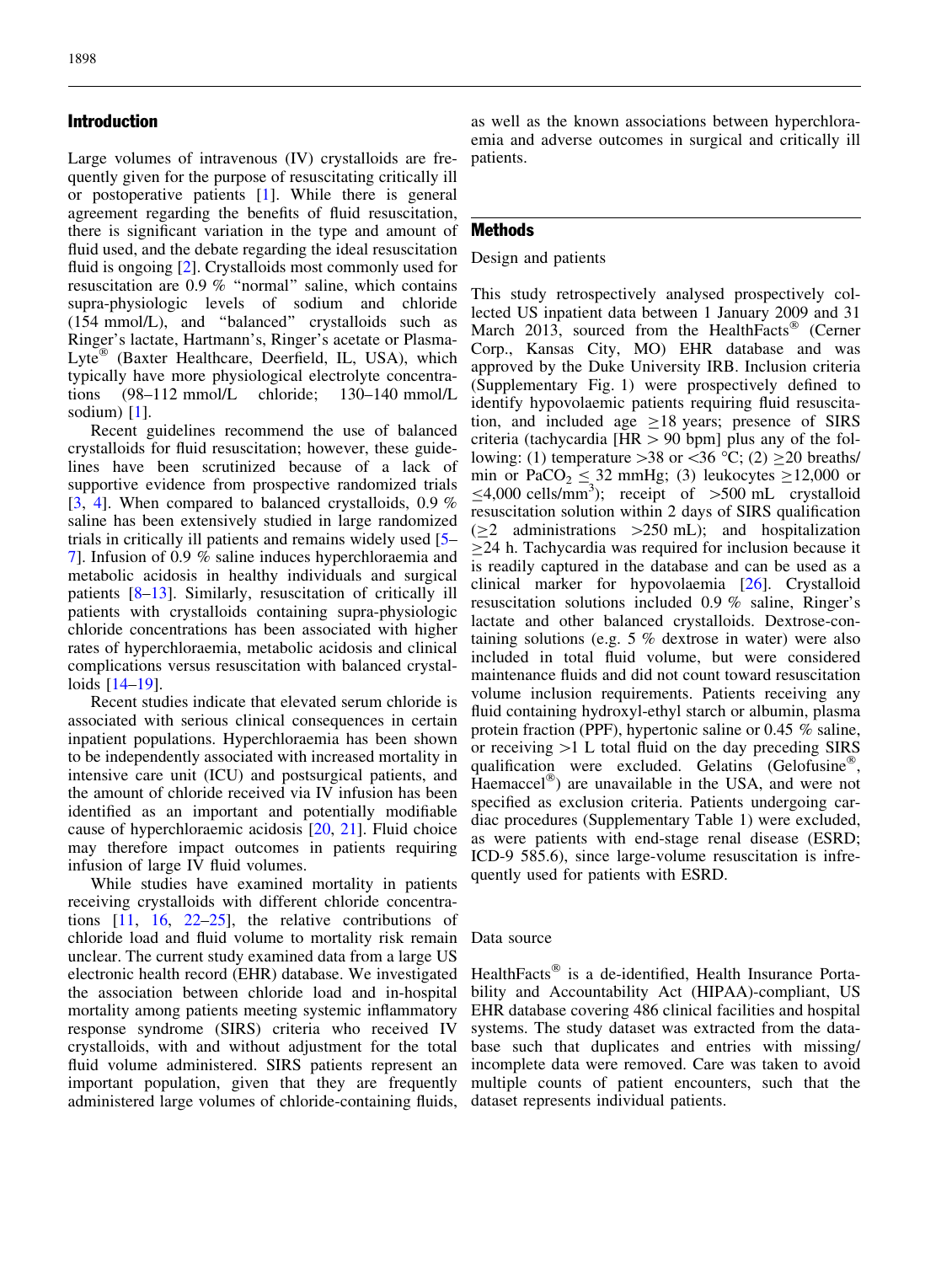#### <span id="page-2-0"></span>Analysis and statistics

Patient demographics and surgical procedures undergone prior to SIRS qualification and coded as primary or secondary were collected (Table 1). Primary discharge diagnoses (final, billing, discharge), the most well-popu-

Table 1 Summary of patient characteristics

| Patient characteristic                                                            | All patients<br>$(n = 109,836)$ |
|-----------------------------------------------------------------------------------|---------------------------------|
| Age                                                                               |                                 |
| Mean (SD)                                                                         | 58.9 (18.8)                     |
| Median (range)                                                                    | $60(18-90)$                     |
| 18–50 years, $n$ (%)                                                              | 35,635 (32.4)                   |
| 51–64 years, <i>n</i> $(\%)$                                                      | 28,673 (26.1)                   |
| $>65$ years, n $(\%)$                                                             | 45,528 (41.5)                   |
| Gender <sup>a</sup>                                                               |                                 |
| Female, $n$ (%)                                                                   | 60,124 (54.7)                   |
| Male, $n \ (\%)$                                                                  | 49,658 (45.2)                   |
| Race                                                                              |                                 |
| White, $n(\%)$                                                                    | 71,880 (65.4)                   |
| Black, $n(\%)$                                                                    | 29,143 (26.5)                   |
| Hispanic, $n(\%)$                                                                 | 1,911 (1.7)                     |
| Asian/Pacific, $n$ (%)                                                            | 1,325(1.2)                      |
| Other, $n(\%)$                                                                    | 4,250 (3.9)                     |
| Not specified, $n$ (%)                                                            | 1,327(1.2)                      |
| Most common primary discharge diagnosesb,c                                        |                                 |
| Pneumonia, $n$ (%)                                                                | 10,075(9.2)                     |
| Septicaemia, $n$ (%)                                                              | 7,454 (6.8)                     |
| General symptoms, $n$ (%)                                                         | 7,295(6.6)                      |
| Symptoms involving respiratory system and other<br>chest symptoms, $n$ (%)        | 6,962(6.3)                      |
| Other symptoms involving abdomen and pelvis,<br>$n(\%)$                           | 5,600(5.1)                      |
| Patients undergoing surgical procedure prior to<br>SIRS qualification, $n (\%)^d$ | 1,562(1.4)                      |
| <b>APS</b>                                                                        |                                 |
| Mean (SD)                                                                         | 7 (6)                           |
| Median (range)                                                                    | $6(0-45)$                       |
| Elixhauser comorbidity score                                                      |                                 |
| Mean $(SD)$                                                                       | 4(7)                            |
| Median (range)                                                                    | $3(-18 \text{ to } 54)$         |

APS acute physiology score<br><sup>a</sup> Gender not specified for 54 patients in  $\geq$ 5 % of patients (pri-<br><sup>b</sup> Primary discharge diagnoses present in  $\geq$ 5 % of patients (primary discharge diagnosis reported in database for 94.7 % of study population)

 $\epsilon$  Pneumonia includes pneumonia organism unspecified, bacterial pneumonia organism unspecified, viral pneumonia organism unspecified; septicaemia includes unspecified septicaemia, septicaemia due to Gram-negative organism, streptococcal septicaemia; general symptoms include generalized pain, malaise and fatigue, altered mental status; symptoms involving respiratory system and other chest symptoms include shortness of breath, chest pain; other symptoms involving abdomen and pelvis include abdominal pain, swelling, ascites

<sup>d</sup> Most common surgical procedures: total knee replacement  $(n = 126)$ , open reduction of fracture of femur with internal fixation ( $n = 57$ ), closure of skin and subcutaneous tissue (other sites)  $(n = 54)$ , temporary tracheostomy  $(n = 50)$ , other lysis of peritoneal adhesions ( $n = 43$ ) and total hip replacement ( $n = 43$ )

lated diagnosis fields in the database, are reported. Elixhauser comorbidities were identified using Agency for Healthcare Research and Quality (ARHQ) criteria and comorbidity scores were calculated according to published methodology [[27](#page-8-0), [28\]](#page-8-0). Baseline and peak chloride concentrations were defined as the lowest concentration on the day of SIRS qualification and highest concentration within 72 h following SIRS qualification, respectively. Change in concentration was defined as the difference between baseline and peak values.

Total IV fluid volumes and chloride/sodium loads were examined for the day preceding SIRS qualification for inclusion/exclusion, and from the day of SIRS qualification plus 3 days (72 h) for outcome analysis. Total volumes were determined by summing volumes for all resuscitation and maintenance solutions with product size  $>250$  mL, in order to avoid volumes commonly used for drug delivery/admixture. Volumes were determined by (1) the EHR ''order volume'' field, or (2) label bag volume for the National Drug Code (NDC) for the order. Total chloride load was calculated by summing the chloride content for all solutions > 250 mL. Chloride load was adjusted for fluid volume received by dividing total mmol chloride by total fluid volume. We refer to this measure, expressed in mmol/L, as the ''volume-adjusted chloride load.'' ''Volume-adjusted sodium load'' was determined using the same methodology.

Patients were prospectively grouped in 10 mmol/L increments for analysis of serum chloride concentration and volume-adjusted chloride or sodium load, 100 mmol increments for analysis of chloride load, and 1,000 mL increments for analysis of fluid volume. Mortality was determined by the database discharge value of ''deceased,'' and rates were compared between groups using a two-proportion  $z$  test. To control for multiple comparisons, a Bonferroni correction was applied to calculated  $P$  values by multiplying by the number of pairwise comparisons. A P value  $\langle 0.05 \rangle$  was used to define statistical significance. Regression functions and 95 % confidence intervals were weighted on the basis of the number of patients in each group, and appropriateness of fit was assessed using the coefficient of determination  $(R<sup>2</sup>)$  and P value of the regression model.

Mortality odds ratios (ORs) associated with volumeadjusted chloride load were calculated with and without adjustment for severity of illness using the acute physiology score (APS) [\[29\]](#page-8-0). ORs represent mortality odds associated with a 10 mmol/L incremental increase in volume-adjusted chloride load (for data points \105 and  $\geq$ 105 mmol/L). Post hoc analysis examined ORs associated with a 1 mmol/L incremental increase in volumeadjusted chloride load for data below, within, and above the 98–110 mmol/L range, which is the normal serum chloride range reported by hospitals in the database.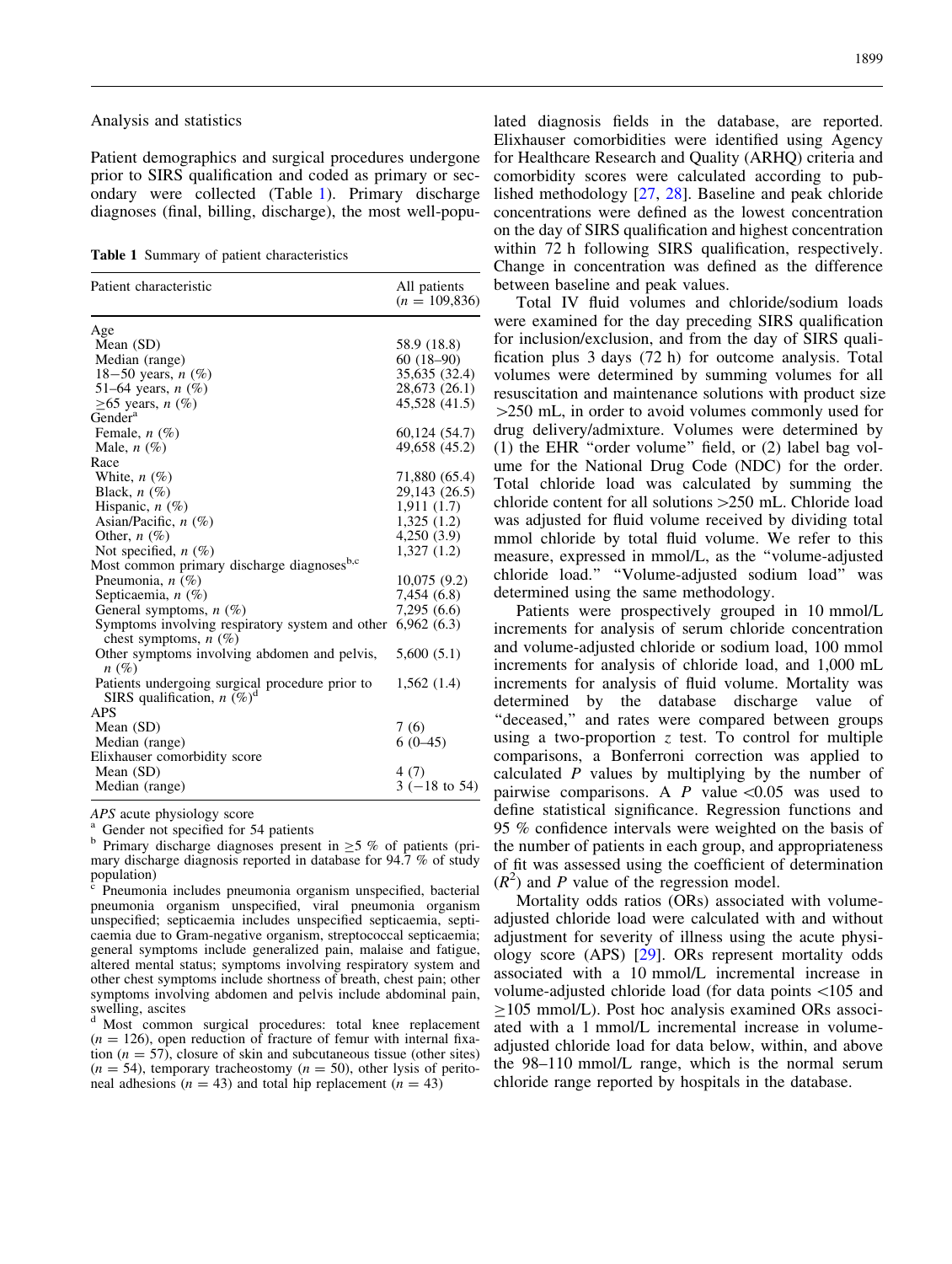#### **Results**

## Patients

Overall, 109,836 patients from 124 hospitals were included in the analysis based on the defined inclusion criteria. Mean age was  $58.9 \pm 18.8$  years. In total, 41.5 %  $(n = 45,528)$  of patients were  $\geq 65$  years old and 54.7 %  $(n = 60,124)$  $(n = 60,124)$  $(n = 60,124)$  were female (Table 1). The most common primary discharge diagnoses were pneumonia, septicaemia, general symptoms, symptoms involving respiratory system and other chest symptoms, and other symptoms involving abdomen and pelvis. Overall, 1,562 patients (1.4 %) underwent a surgical procedure prior to SIRS qualification. Mean APS was  $7 \pm 6$  and mean Elixhauser comorbidity score was  $4 \pm 7$ . Supplementary Tables 2 and 3 present patient characteristics stratified by fluid volume.

#### Serum chloride and in-hospital mortality

The majority of patients  $(n = 108, 110; 99.3\%)$  had a baseline serum chloride concentration between 80 and 120 mmol/L. In-hospital mortality was lowest among patients with baseline chloride concentrations of 100–110 mmol/L (3.4 %) and highest among patients with 130–140 mmol/L baseline concentrations (31.1 %). Regression analysis indicated that in-hospital mortality increased sharply in patients with pre-resuscitation baseline serum concentrations  $>110$  mmol/L (Supplementary Fig. 2a). Pairwise comparisons revealed that mortality was significantly lower among patients with a 100–110 mmol/L baseline serum chloride concentration versus groups with concentrations  $>110$  or 80–100 mmol/L  $(P < 0.001$  for all pairwise comparisons). A very small fraction of patients  $(\leq 1 \%)$  had particularly low baseline chloride (70–80 mmol/L), but the sample size was too small to detect a significant association with mortality versus patients with 100–110 mmol/L baseline concentrations  $(P > 0.99)$ . Regarding peak serum chloride concentration, in-hospital mortality was lowest among patients with peak concentrations in the range of  $100-110$  mmol/L  $(3.0\%)$  and highest among patients with peak concentrations of 140–150 mmol/L (33.3 %; Supplementary Fig. 2b).

Larger positive shifts in serum chloride (i.e. larger increases from baseline) were associated with higher inhospital mortality rates (Fig. 1), and regression analysis indicated a strong linear relationship  $(R^2 = 0.97)$ ;  $P < 0.001$ ). Patients with the smallest increase in serum chloride concentration (0–10 mmol/L) had the lowest observed in-hospital mortality (3.7 %), and mortality increased significantly as the change in serum chloride increased. Mortality rate was 7.2 % among patients with shifts of 10–20 mmol/L, 9.2 % among patients with shifts



Fig. 1 Relationship between the change in serum chloride concentration  $(\Delta \text{ serum } [Cl^-])$  and in-hospital mortality in patients meeting SIRS criteria and receiving  $>500$  mL IV crystalloid fluids within 2 days of SIRS qualification. Overall, 99.8 % of patients  $(n = 109,658)$  experienced a change in serum chloride of 0–30 mmol/L. Data are fitted with a linear function (solid line), weighted on the basis of the number of patients in each  $\Delta$  serum  $\lbrack$ Cl<sup>-</sup>  $\rbrack$  group. *Dashed lines* represent 95 % confidence interval

of 20–30 mmol/L and 9.7 % among patients with shifts of 30–40 mmol/L  $(P < 0.001$  for pairwise comparisons versus 0–10 mmol/L group).

Chloride load and in-hospital mortality: adjustment for fluid volume

Examination of in-hospital mortality versus total chloride received revealed that mortality increased with higher total IV chloride load ( $R^2 = 0.91$ ,  $P < 0.001$ ; Fig. [2a](#page-4-0)). Mortality was lowest among patients who received low total amounts of chloride (3.5 % among patients receiving 100–200 mmol versus 9.5 % among patients receiving  $>1,400$  mmol;  $P = 0.028$ ). Regression analysis also suggested that larger fluid volumes were associated with higher in-hospital mortality ( $R^2 = 0.97$ ,  $P < 0.001$ ; Fig. [2](#page-4-0)b). The lowest mortality rate was observed among patients receiving  $1,000-2,000$  mL IV fluid  $(3.7\%;$  $P<0.05$  for pairwise comparisons with volume groups  $\geq$ 3,000 mL), while patients receiving 11,000–12,000 mL had the highest observed mortality rate (10.8 %;  $P < 0.05$ ) for pairwise comparisons with volume groups \5,000 mL). Hence, increasing chloride load and total volume appear to be independently associated with higher in-hospital mortality.

Because total fluid volume received—and therefore chloride load—may be associated with severity of illness,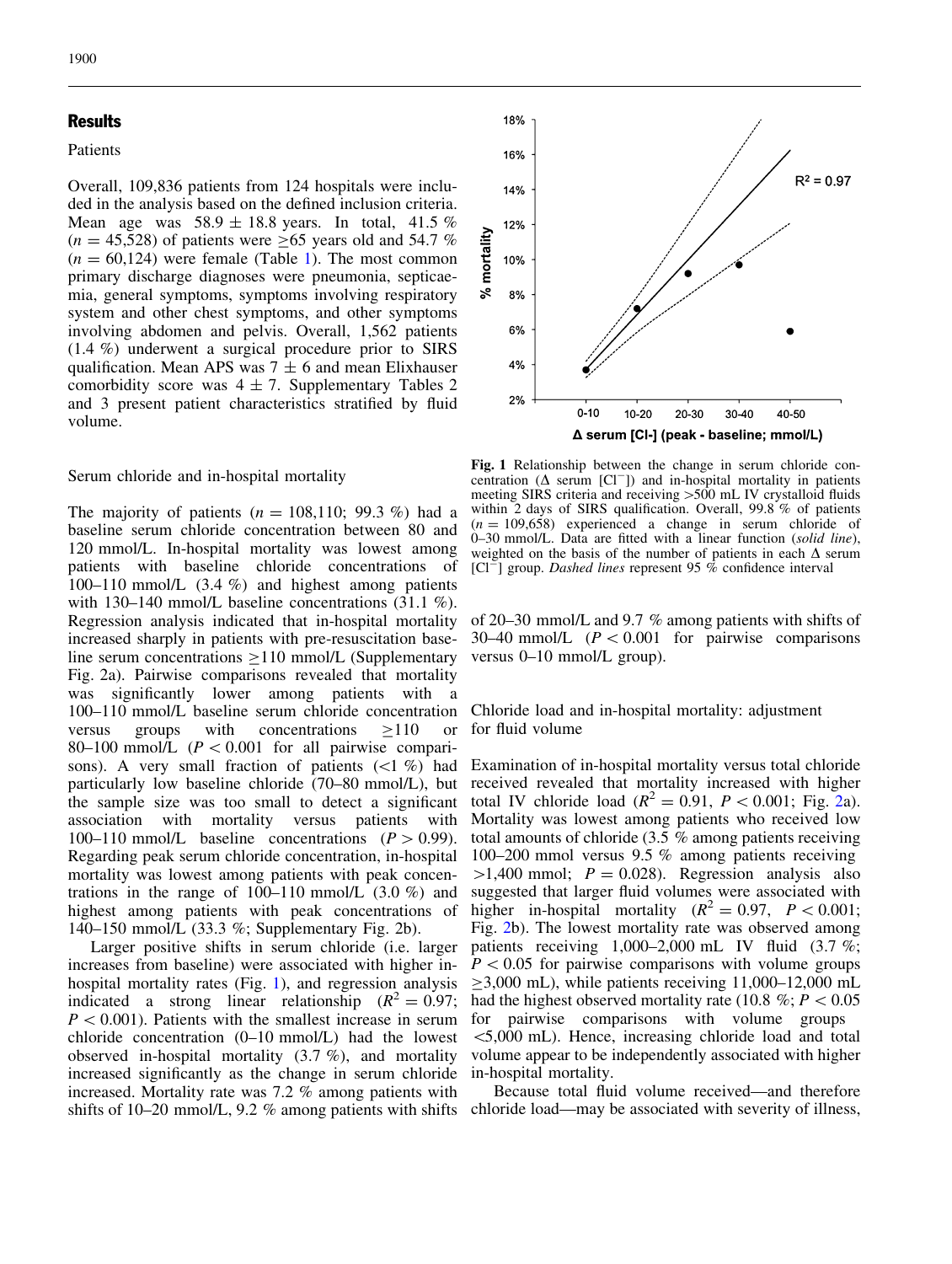<span id="page-4-0"></span>Fig. 2 Relationship between chloride load received within 72 h following SIRS qualification and in-hospital mortality (a). Relationship between IV fluid volume received within 72 h of SIRS qualification and in-hospital mortality (b). Regression lines (solid lines) in both panels represent a cubic polynomial fit and are weighted on basis of the number of patients receiving given amounts of total chloride or IV fluid. Dashed lines represent 95 % confidence interval



we examined the relationship between chloride load and in-hospital mortality after accounting for fluid volumes, first by making comparisons within strata of resuscitation fluid volume received, and second by examining the association between volume-adjusted chloride load and mortality. Broadly, mortality tended to increase with greater chloride load within each resuscitation fluid volume stratum (Fig. [3\)](#page-5-0), with the only exception being within patients receiving  $\langle 1,500 \rangle$  mL. With respect to volume-adjusted chloride load, in-hospital mortality was lowest (2.6 %) among patients receiving 105–115 mmol/ L. Regression analysis suggested that mortality increased as patients received volume-adjusted chloride loads  $>105$  mmol/L ( $R^2 = 0.82$ ,  $P < 0.001$ ; Fig. [4\)](#page-6-0). Patients with the lowest volume-adjusted chloride loads  $(\leq 105 \text{ mmol/L})$ , who accounted for a small proportion  $(\leq 2.5 \%)$  of the study population, represented an exception to this trend (mortality decreased as volume-adjusted chloride load increased). However, the trend observed in  $>97.5\%$  of the population was that after volume adjustment, mortality rates increased with greater volume-adjusted chloride loads. Mortality OR associated 1.011 [1.008, 1.014] for patients receiving <98, 98–110 with an incremental 10 mmol/L increase in volume- and >110 mmol/L, respectively.

adjusted chloride load was 0.814 [0.762, 0.870] and 1.095 [1.065, 1.127] for patients with volume-adjusted chloride loads  $\langle 105 \text{ and } \geq 105 \text{ mmol/L}$ , respectively (Fig. [4\)](#page-6-0). Thus, mortality decreased with greater volume-adjusted chloride load up to 105 mmol/L and increased with volume-adjusted chloride loads 105 mmol/L and higher. Severity of illness adjustment using APS did not have a meaningful impact on mortality ORs  $\lfloor \langle 105 \text{ mmol/L} \rfloor \rfloor$ 0.888 (0.827, 0.957);  $\geq 105$  mmol/L: 1.094 (1.062, 1.127)], suggesting that the apparent association between mortality and volume-adjusted chloride load is not explained by severity of illness. Analysis using a multivariate model (Supplementary Table 4) similarly found mortality ORs of 0.916 [0.844, 0.997] and 1.046 [1.013, 1.079] for patients receiving volume-adjusted chloride loads  $\langle 105 \text{ and } \geq 105 \text{ mmol/L}$ , respectively, after APS adjustment. Post hoc analysis of continuous data below, within, and above the normal chloride range (Supplementary Table 5) revealed that increasing volumeadjusted chloride load was associated with APS-adjusted ORs of 1.000 [0.973, 1.027], 1.027 [0.970, 1.086] and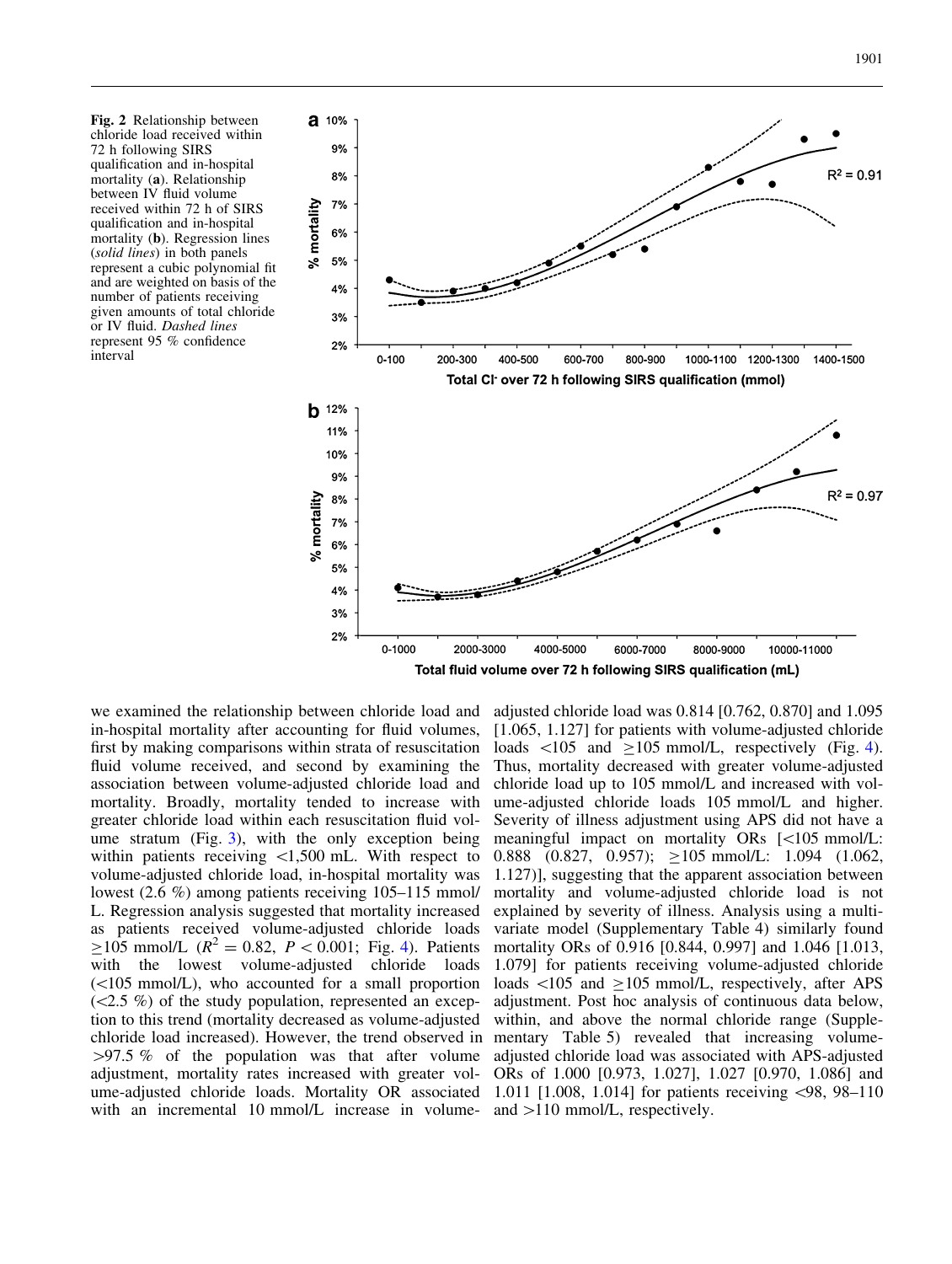<span id="page-5-0"></span>

Examining mortality versus sodium load after accounting for fluid volume showed that mortality tended to increase with sodium load in patients receiving  $>3,000$  mL resuscitation fluids, but there was no association in groups receiving lower volumes (Supplementary Fig. 3). Mortality was lowest among patients receiving a volume-adjusted sodium load of 135–145 mmol/L (Supplementary Fig. 4) [[30](#page-8-0)].

# **Discussion**

This study demonstrates an association between greater amounts of chloride received during crystalloid resuscitation and increased in-hospital mortality, even after controlling for total fluid volume received. While previous studies have compared mortality in patients receiving balanced versus unbalanced crystalloids [[11](#page-7-0), [16,](#page-7-0) [22–25](#page-8-0)], this is, to our knowledge, the first study to specifically examine whether the relationship between crystalloid chloride content and mortality is attributable to the chloride load independent of fluid volume.

The observed association between greater chloride loads and increased in-hospital mortality is not entirely surprising, since the infusion of chloride-rich fluids is itself associated with hyperchloraemia  $[8-13]$ , which has been associated with a greater likelihood of poor patient outcomes [[20](#page-8-0), [21\]](#page-8-0). Consistent with previous reports, this study found elevated mortality rates in patients who

would generally be classified as hyperchloraemic [\[20,](#page-8-0) [21\]](#page-8-0). Similarly, large changes in serum chloride concentration, suggesting a shift to a hyperchloraemic state, correlated with greater in-hospital mortality, supporting the idea that maintenance of physiologic serum chloride levels may be important. These findings contribute to the growing observational evidence of the potentially serious clinical impact of using chloride-rich crystalloids. Two recent studies using data from a large US claims database demonstrated an elevated risk of several complications in patients receiving 0.9 % saline versus a balanced crystalloid [[18](#page-8-0), [23\]](#page-8-0).

In-hospital mortality was observed to increase with greater total chloride loads. Similarly, mortality tended to increase with increased total fluid volume, consistent with findings from the FACTT (Fluid and Catheter Treatment Trial) and trials in surgical patients showing associations between fluid overload and morbidity and mortality [[31](#page-8-0)– [33](#page-8-0)]. Our observations within defined volume strata and based on volume-adjusted total chloride loads indicate that mortality may be related to the chloride load independent of fluid volume. An exception to the trend of increasing mortality within resuscitation fluid volume strata was observed among the lowest volume group  $(<1,500$  mL), which may reflect the low total chloride loads received by patients in this group  $(0-300 \text{ mmol})$ , and further, the importance of appropriate fluid resuscitation in hyperchloraemic patients. The observed trend in patients receiving  $\geq$ 1,500 mL (increasing mortality with increasing chloride load) may reflect the potential risks of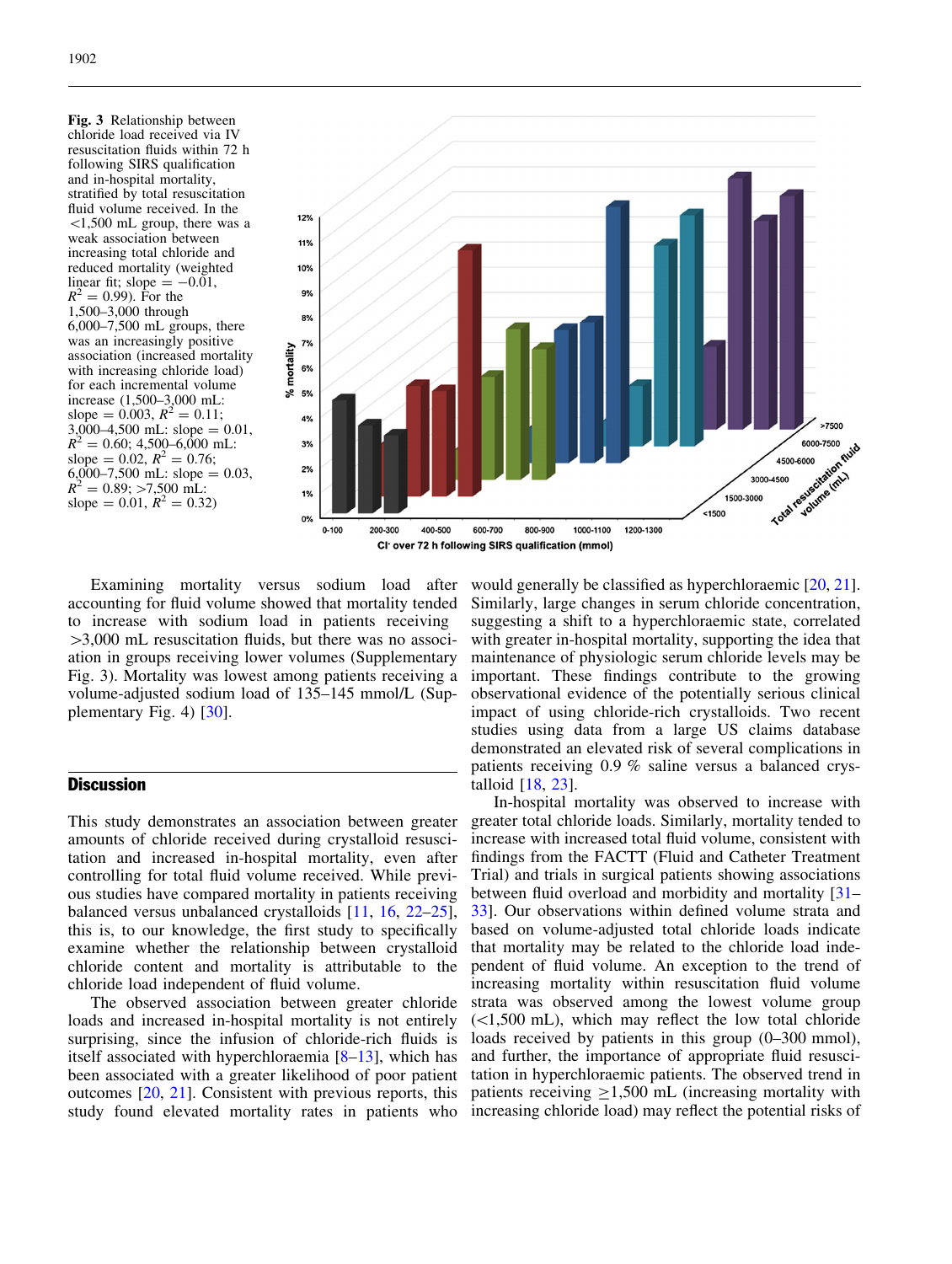<span id="page-6-0"></span>

Fig. 4 Relationship between volume-adjusted chloride load received within 72 h following SIRS qualification and in-hospital mortality. Regression line (solid line) represents a cubic polynomial fit and is weighted on the basis of the number of patients receiving each given amount of volume-adjusted chloride. Dashed lines represent 95 % confidence interval. Inset table presents unadjusted and APS-adjusted mortality odds ratio (OR) associated with 10 mmol/L incremental increases in volume-adjusted chloride load

resuscitation with chloride-liberal fluids. With respect to volume-adjusted chloride load, in-hospital mortality was generally low  $(\leq 4 \%)$  among patients receiving 105–145 mmol/L chloride, with the lowest mortality among patients receiving 105–115 mmol/L. Post hoc analysis found increasing mortality odds with increasing volume-adjusted chloride load  $>110$  mmol/L, indicating potential risks associated with chloride loads exceeding normal serum concentration ranges. These observations are particularly meaningful given that balanced crystalloids with chloride concentrations in the normal physiological range are readily available, though not widely utilized among this patient population, as the large majority ( $>80 \%$ ) of patients primarily receive 0.9 % saline [[1,](#page-7-0) [5\]](#page-7-0). While increasing fluid volume was associated with increased mortality (Fig. [2b](#page-4-0)), controlling for total volume does not specifically control for severity of illness. We therefore examined associations between volume-adjusted chloride load and mortality by controlling for severity of illness using the APS. The lack of a meaningful effect on mortality ORs suggests that the association between volume-adjusted chloride load and mortality was not driven by severity of illness.

It is noteworthy that mortality was elevated in the small group of patients  $\langle \langle 2.5 \rangle$  % of the study population) who received relatively low volume-adjusted chloride loads  $(\leq 105 \text{ mmol/L})$ . Potential explanations include the receipt of relatively large proportions of dextrose-containing

for patients with volume-adjusted chloride load \105 and  $>105$  mmol/L, respectively. Separate ORs were analysed for patients receiving  $\langle 105 \text{ and } \geq 105 \text{ mmol/L}$  given that (1)  $>97 \%$ of patients received a volume-adjust chloride load  $\geq$  105 mmol/L, lowest mortality was observed in patients receiving 105–115 mmol/L chloride and (3) 105 mmol/L approximates the established upper limit of normal serum chloride concentration [[30\]](#page-8-0)

maintenance fluids, which contain lower chloride concentrations, rather than active resuscitation. Particularly high-acuity patients may have died before receiving adequate resuscitation or fluid administration may have been limited because of concerns related to comorbidities such as congestive heart failure in which higher sodium loads are not tolerated and carry a high mortality rate.

Recent evidence indicates risks associated with high sodium loads and suggests that hyperchloraemic metabolic acidosis and hypernatraemia may be independent complications associated with fluid infusion [\[34\]](#page-8-0). While our study found a potential association between sodium load and mortality, the ability to fully separate sodium load from volume and tonicity is limited, and this question may warrant further study. Studies examining outcomes in light of relative differences in chloride and sodium load may provide important insights.

While the reasons for the association between increased mortality and elevated chloride levels remain to be fully elucidated, important clinical consequences of hyperchloraemia are known [[10](#page-7-0), [12](#page-7-0), [13](#page-7-0), [20](#page-8-0), [21](#page-8-0), [35\]](#page-8-0). High serum chloride concentrations following infusion of 0.9 % saline are associated with reduced renal artery flow velocity, renal cortical tissue perfusion and longer time to urination [\[10,](#page-7-0) [12](#page-7-0), [13](#page-7-0)]. Additionally, animal studies have implicated hyperchloraemia in effects on the immune system [[36](#page-8-0), [37](#page-8-0)], altered blood oxygen binding [\[38\]](#page-8-0) and organ damage [[39](#page-8-0)].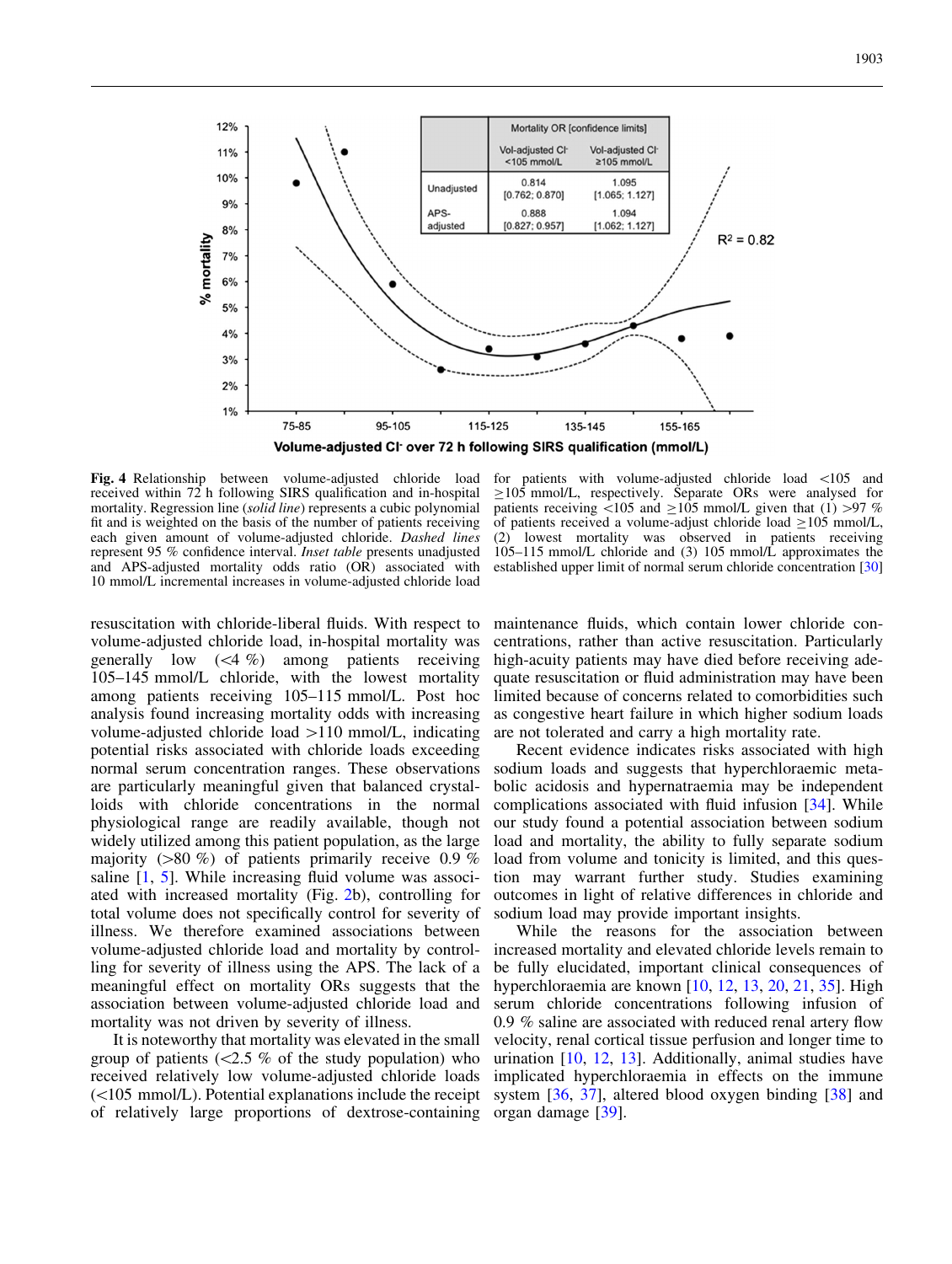<span id="page-7-0"></span>between IV chloride load and mortality in hospitalized patients with SIRS, independent of total fluid volume. Given the study's predefined fluid inclusion criteria, our findings may not be generalizable to all SIRS patients. Still, these findings support existing published data suggesting that fluid composition and volume both have important effects on clinical outcomes. Because the study was observational, the associations are hypothesis-generating and highlight the need for randomized controlled trials powered to detect outcome differences in patients resuscitated using different crystalloids. A multicentre study comparing 0.9 % saline and a balanced crystalloid is underway [\[40](#page-8-0)]. When viewed together with the existing literature, our findings may not represent evidence that high-chloride solutions are harmful "beyond a reasonable doubt" (they are observational), but the balance of probabilities appears to be shifting away from high-chloride and toward low-

#### In summary, this study demonstrates an association chloride solutions for first-line fluid resuscitation of patients with SIRS.

Acknowledgments This study was funded by Baxter Healthcare, Deerfield, IL, USA. The authors thank David Hayashida, Eoin O'Connell and Victor Khangulov of Boston Strategic Partners for statistical support.

Conflicts of interest A.D. Shaw has received payments from Baxter Healthcare Corporation for consulting services and study design. K. Raghunathan declares no conflict of interest. F.W. Peyerl, S.H. Munson and S.M. Paluszkiewicz are employees of Boston Strategic Partners, Inc., funded by Baxter Healthcare Corporation to conduct the study analyses. C.R. Schermer is an employee of Baxter Healthcare. This study was funded by Baxter Healthcare Corporation, Deerfield, IL, USA.

Open Access This article is distributed under the terms of the Creative Commons Attribution Noncommercial License which permits any noncommercial use, distribution, and reproduction in any medium, provided the original author(s) and the source are credited.

### **References**

- 1. Lobo DN, Lewington AJ, Allison SP (2013) Basic concepts of fluid and electrolyte therapy. Bibliomed, Melsungen
- 2. Antonelli M, Bonten M, Chastre J, Citerio G, Conti G, Curtis JR, De Backer D, Hedenstierna G, Joannidis M, Macrae D, Mancebo J, Maggiore SM, Mebazaa A, Preiser JC, Rocco P, Timsit JF, Wernerman J, Zhang H (2012) Year in review in Intensive Care Medicine 2011. II. Cardiovascular, infections, pneumonia and sepsis, critical care organization and outcome, education, ultrasonography, metabolism and coagulation. Intensive Care Med 38:345–358
- 3. Liu B, Finfer S (2009) Intravenous fluids in adults undergoing surgery. BMJ 338:b2418
- 4. Powell-Tuck J, Gosling P, Lobo DN, Allison SP, Carlson GL, Gore M, Lewington AJ, Pearse RM, Mythen MG (2011) British consensus guidelines on intravenous fluid therapy for adult surgical patients (GIFTASUP). [http://www.bapen.org.uk/pdfs/bapen\\_](http://www.bapen.org.uk/pdfs/bapen_pubs/giftasup.pdf) [pubs/giftasup.pdf](http://www.bapen.org.uk/pdfs/bapen_pubs/giftasup.pdf). Accessed 29 Jan 2014
- 5. Wan L, Bellomo R, May CN (2007) The effects of normal and hypertonic saline on regional blood flow and oxygen delivery. Anesth Analg 105:141–147
- 6. Myburgh JA, Finfer S, Bellomo R, Billot L, Cass A, Gattas D, Glass P, Lipman J, Liu B, McArthur C, McGuinness S, Raibbandari D, Taylor CB, Webb SA, CHEST Investigators, Australiand and New Zealand Intensive Care Society Clinical Trials Group (2012) Hydroxyethyl starch or saline for fluid resuscitation in intensive care. N Engl J Med 367:1901–1911
- 7. SAFE Study Investigators, Finfer S, McEvoy S, Bellomo R, McArthur C, Myburgh JA, Norton R (2011) Impact of albumin compared to saline on organ function and mortality of patients with severe sepsis. Intensive Care Med 37:86–96
- 8. McFarlane C, Lee A (1994) A comparison of Plasmalyte 148 and 0.9 % saline for intra-operative fluid replacement. Anaesthesia 49:779–781
- 9. Scheingraber S, Rehm M, Sehmisch C, Finsterer U (1999) Rapid saline infusion produces hyperchloremic acidosis in patients undergoing gynecologic surgery. Anesthesiology 90:1265–1270
- 10. Reid F, Lobo DN, Williams RN, Rowlands BJ, Allison SP (2003) (Ab)normal saline and physiological Hartmann's solution: a randomized double-blind crossover study. Clin Sci 104:17–24
- 11. Waters JH, Gottlieb A, Schoenwald P, Popovich MJ, Sprung J, Nelson DR (2001) Normal saline versus lactated Ringer's solution for intraoperative fluid management in patients undergoing abdominal aortic aneurysm repair: an outcome study. Anesth Analg 93:817–822
- 12. Williams EL, Hildebrand KL, McCormick SA, Bedel MJ (1999) The effect of intravenous lactated Ringer's solution versus 0.9 % sodium chloride solution on serum osmolality in human volunteers. Anesth Analg 88:999–1003
- 13. Chowdhury AH, Cox EF, Francis ST, Lobo DN (2012) A randomized, controlled, double-blind crossover study on the effects of 2-L infusions of 0.9 % saline and Plasma-Lyte(R) 148 on renal blood flow velocity and renal cortical tissue perfusion in healthy volunteers. Ann Surg 256:18–24
- 14. Cieza JA, Hinostroza J, Huapaya JA, Leon CP (2013) Sodium chloride 0.9 % versus lactated Ringer in the management of severely dehydrated patients with choleriform diarrhoea. J Infect Dev Ctries 7:528–532
- 15. Mahler SA, Conrad SA, Wang H, Arnold TC (2011) Resuscitation with balanced electrolyte solution prevents hyperchloremic metabolic acidosis in patients with diabetic ketoacidosis. Am J Emerg Med 29:670–674
- 16. Berger MM, Pictet A, Revelly JP, Frascarolo P, Chiolero RL (2000) Impact of a bicarbonated saline solution on early resuscitation after major burns. Intensive Care Med 26:1382–1385